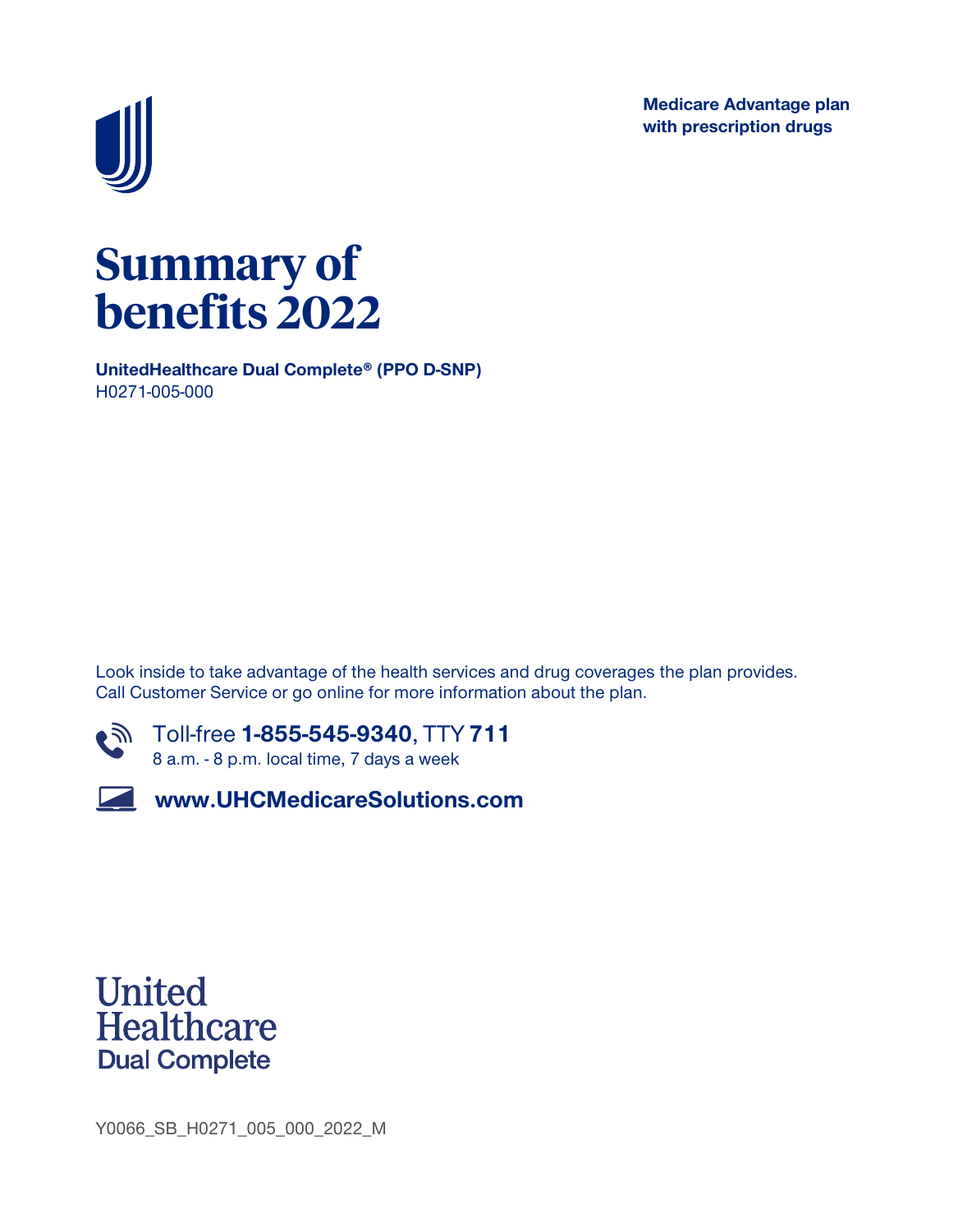# **Summary of benefits**

#### **January 1st, 2022 - December 31st, 2022**

**The benefit information provided is a summary of what we cover and what you pay. It doesn't list every service that we cover or list every limitation or exclusion. The Evidence of Coverage (EOC) provides a complete list of services we cover. You can see it online at www.UHCMedicareSolutions.com or you can call Customer Service for help. When you enroll in the plan you will get information that tells you where you can go online to view your Evidence of Coverage.**

#### **About this plan.**

**UnitedHealthcare Dual Complete® (PPO D-SNP) is a Medicare Advantage PPO plan with a Medicare contract.**

**To join this plan, you must be entitled to Medicare Part A, be enrolled in Medicare Part B, live within our service area listed below, and be a United States citizen or lawfully present in the United States.**

**This plan is a Dual Eligible Special Needs Plan (D-SNP) for people who have both Medicare and Medicaid, and don't pay anything for covered medical services. How much Medicaid covers depends on your income, resources and other factors. Some people get full Medicaid benefits.**

**Your eligibility to enroll in this plan depends on your type of Medicaid.**

**You can enroll in this plan if you are in one of these Medicaid categories:**

- **• Qualified Medicare Beneficiary Plus (QMB+): You get Medicaid coverage of Medicare cost-share and are also eligible for full Medicaid benefits. Medicaid pays your Part A and Part B premiums, deductibles, coinsurance and copayment amounts for Medicare covered services. You pay nothing, except for Part D prescription drug copays (if applicable).**
- **• Qualified Medicare Beneficiary (QMB): You get Medicaid coverage of Medicare cost-share but are not eligible for full Medicaid benefits. Medicaid pays your Part A and Part B premiums, deductibles, coinsurance and copayment amounts only for Medicare covered services. You pay nothing, except for Part D prescription drug copays (if applicable).**
- **• Specified Low-Income Medicare Beneficiary (SLMB+): Medicaid pays your Part B premium and provides full Medicaid benefits. You are eligible for full Medicaid benefits. At times you may also be eligible for limited assistance from your state Medicaid agency in paying your Medicare cost share amounts. Generally your cost share is 0% when the service is covered by both Medicare and Medicaid. There may be cases where you have to pay cost sharing when a service or benefit is not covered by Medicaid.**
- **• Full Benefits Dual Eligible (FBDE): Medicaid may provide limited assistance with Medicare cost-sharing. Medicaid also provides full Medicaid benefits. You are eligible for full Medicaid benefits. At times you may also be eligible for limited assistance from the State Medicaid Office in paying your Medicare cost share amounts. Generally your cost share is 0% when the service is covered by both Medicare and Medicaid. There may be cases where you have to pay cost sharing when a service or benefit is not covered by Medicaid.**

**If your category of Medicaid eligibility changes, your cost share may also increase or decrease. You must recertify your Medicaid enrollment to continue to receive your Medicare coverage.**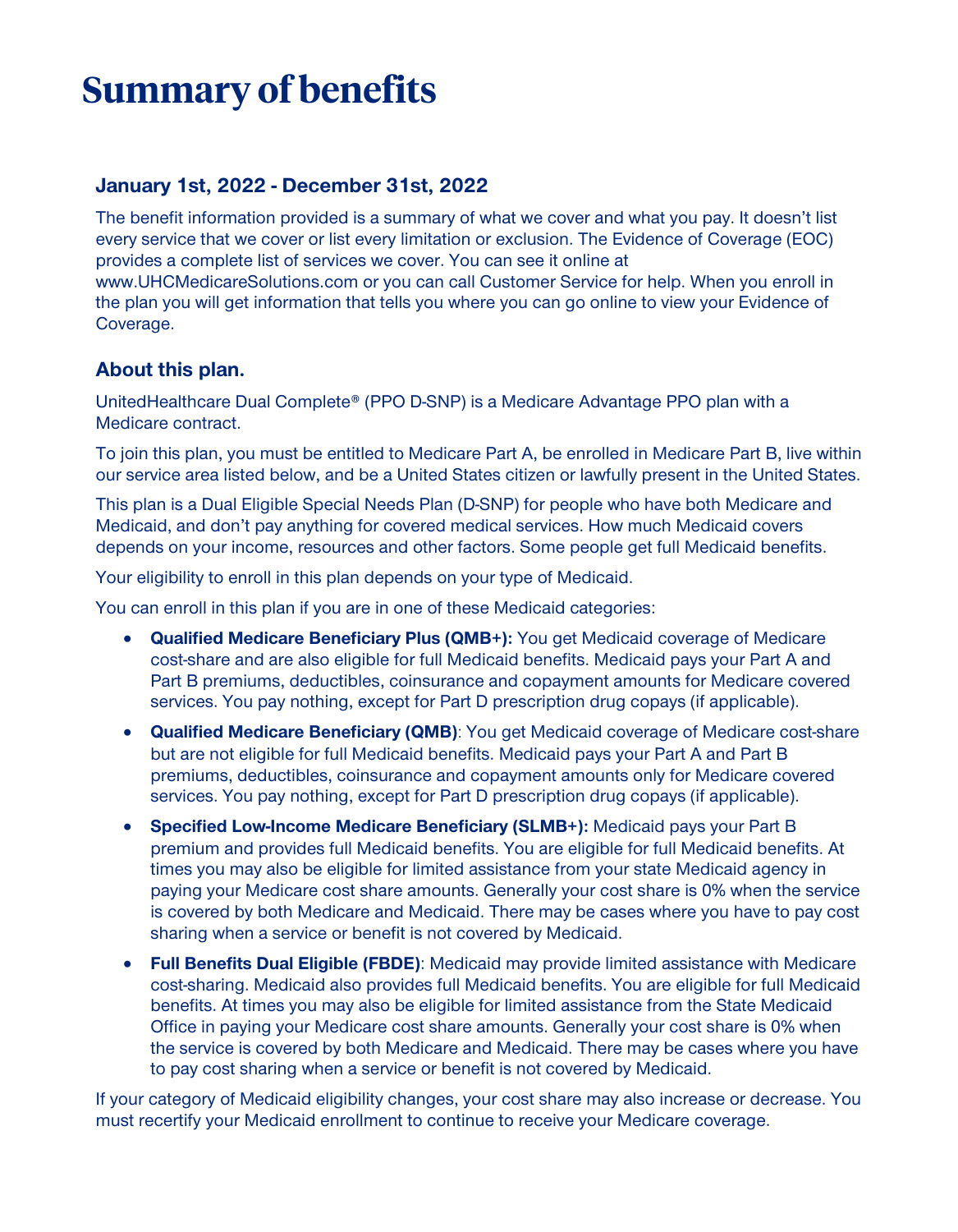**Our service area includes these counties in:**

**Indiana: Adams, Allen, Bartholomew, Benton, Blackford, Boone, Brown, Carroll, Cass, Clark, Clay, Clinton, Crawford, Daviess, De Kalb, Dearborn, Decatur, Delaware, Dubois, Elkhart, Fayette, Floyd, Fountain, Franklin, Fulton, Gibson, Grant, Greene, Hamilton, Hancock, Harrison, Hendricks, Henry, Howard, Huntington, Jackson, Jasper, Jay, Jefferson, Jennings, Johnson, Knox, Kosciusko, La Porte, Lagrange, Lake, Lawrence, Madison, Marion, Marshall, Martin, Miami, Monroe, Montgomery, Morgan, Newton, Noble, Ohio, Orange, Owen, Parke, Perry, Pike, Porter, Posey, Pulaski, Putnam, Randolph, Ripley, Rush, Scott, Shelby, Spencer, St. Joseph, Starke, Steuben, Sullivan, Switzerland, Tippecanoe, Tipton, Union, Vanderburgh, Vermillion, Vigo, Wabash, Warren, Warrick, Washington, Wayne, Wells, White, Whitley.**

#### **Use network providers and pharmacies.**

**UnitedHealthcare Dual Complete® (PPO D-SNP) has a network of doctors, hospitals, pharmacies, and other providers. With this plan, you have the freedom to see any provider nationwide that accepts Medicare. Plus, you have the flexibility to access a network of local providers. You may pay a higher copay or coinsurance when you see an out-of-network provider. When looking at the following charts you'll see the cost differences for network vs. out-of-network care and services. If you use pharmacies that are not in our network, the plan may not pay for those drugs, or you may pay more than you pay at a network pharmacy.**

**You can go to www.UHCMedicareSolutions.com to search for a network provider or pharmacy using the online directories. You can also view the plan Drug List (Formulary) to see what drugs are covered, and if there are any restrictions.**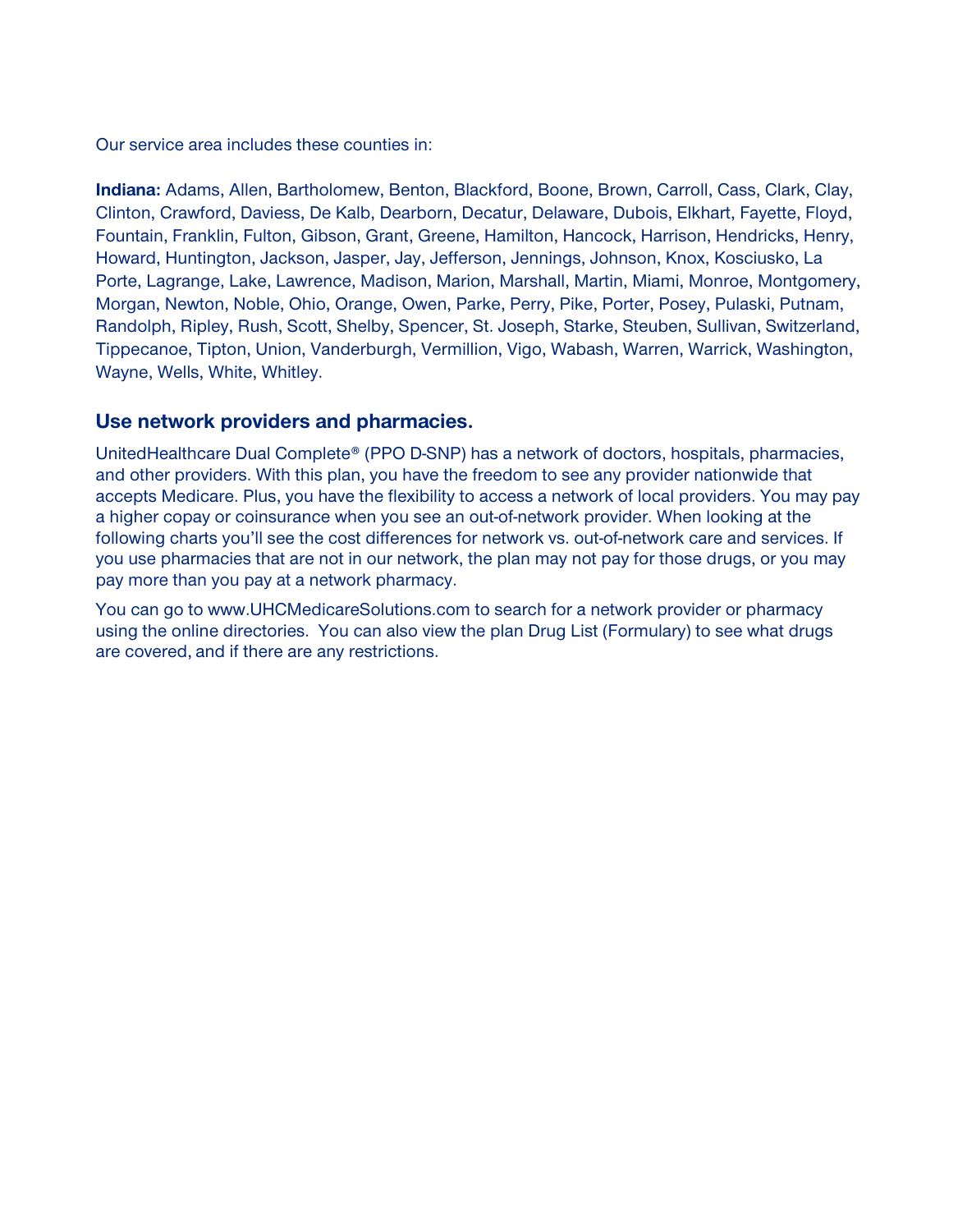# **UnitedHealthcare Dual Complete® (PPO D-SNP)**

#### **Premiums and Benefits**

|                                                                              | <b>In-Network</b>                                                                                                                                                                                                       | <b>Out-of-Network</b>                                                                   |
|------------------------------------------------------------------------------|-------------------------------------------------------------------------------------------------------------------------------------------------------------------------------------------------------------------------|-----------------------------------------------------------------------------------------|
| <b>Monthly Plan Premium</b>                                                  | There is no monthly premium for this plan.                                                                                                                                                                              |                                                                                         |
| <b>Annual Medical Deductible</b>                                             | This plan does not have a deductible.                                                                                                                                                                                   |                                                                                         |
| <b>Maximum Out-of-Pocket Amount</b><br>(does not include prescription drugs) | \$0 annually for Medicare-<br>covered services from in-<br>network providers.                                                                                                                                           | \$11,300 annually for<br>Medicare-covered<br>services you receive from<br>any provider. |
|                                                                              | If you reach the limit on out-of-pocket costs, you keep<br>getting covered hospital and medical services and we<br>will pay the full cost for the rest of the year.<br>Please note that you will still need to pay your |                                                                                         |
|                                                                              | monthly premiums and share of the cost for your Part<br>D prescription drugs.                                                                                                                                           |                                                                                         |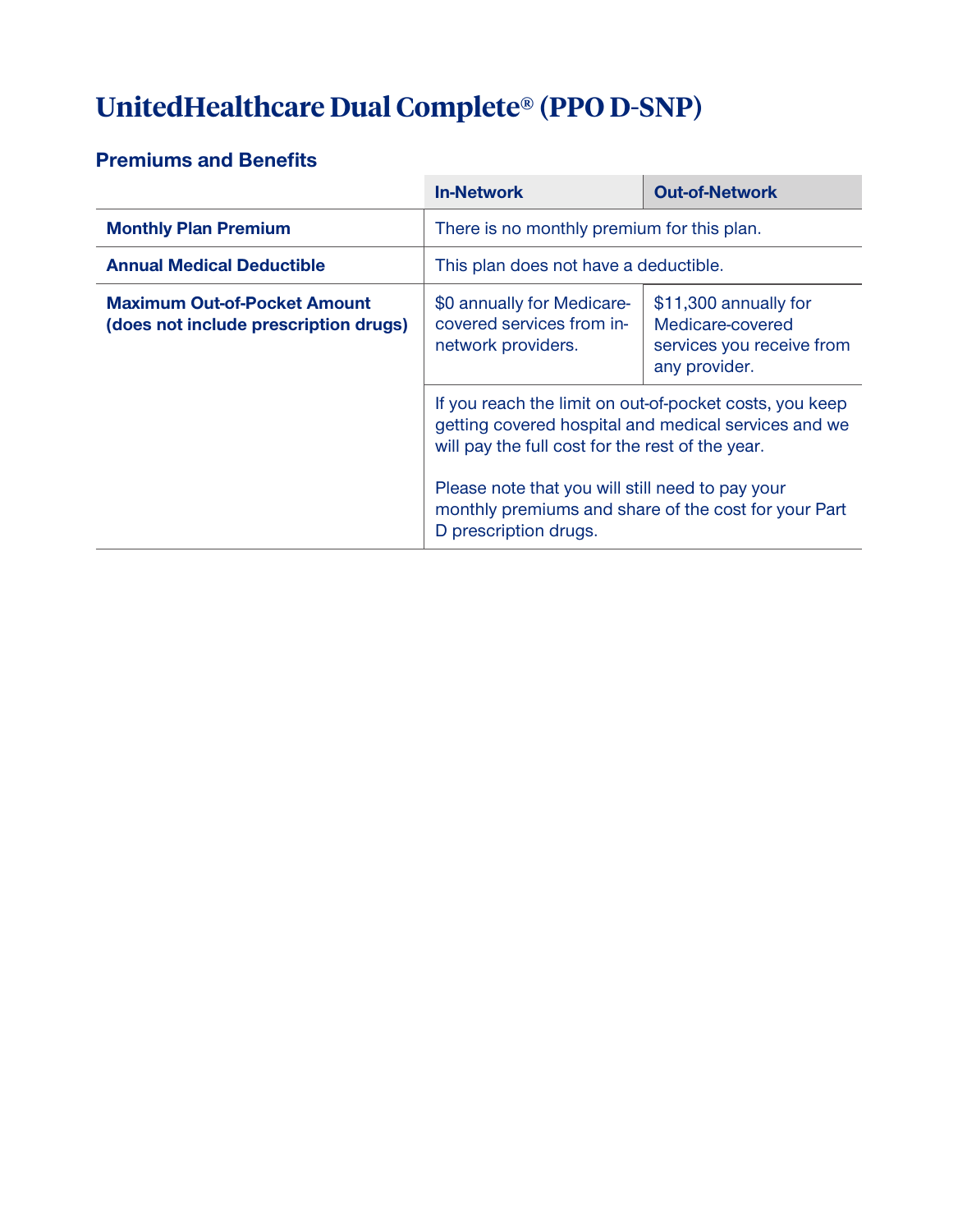# **UnitedHealthcare Dual Complete® (PPO D-SNP)**

|                                       |                                                                | <b>In-Network</b>                                                                                                                                                                                                                                                                                                                                                                                                                                      | <b>Out-of-Network</b>                                        |
|---------------------------------------|----------------------------------------------------------------|--------------------------------------------------------------------------------------------------------------------------------------------------------------------------------------------------------------------------------------------------------------------------------------------------------------------------------------------------------------------------------------------------------------------------------------------------------|--------------------------------------------------------------|
| <b>Inpatient Hospital<sup>2</sup></b> |                                                                | \$0 copay per stay                                                                                                                                                                                                                                                                                                                                                                                                                                     | 40% coinsurance per<br>stay                                  |
|                                       |                                                                | Our plan covers an unlimited number of days for an<br>inpatient hospital stay.                                                                                                                                                                                                                                                                                                                                                                         |                                                              |
| <b>Outpatient</b><br><b>Hospital</b>  | Ambulatory<br><b>Surgical Center</b><br>(ASC) <sup>2</sup>     | \$0 copay                                                                                                                                                                                                                                                                                                                                                                                                                                              | 40% coinsurance                                              |
|                                       | Outpatient<br>Hospital,<br>including<br>surgery <sup>2</sup>   | $$0$ copay                                                                                                                                                                                                                                                                                                                                                                                                                                             | 40% coinsurance                                              |
|                                       | Outpatient<br>Hospital<br>Observation<br>Services <sup>2</sup> | $$0$ copay                                                                                                                                                                                                                                                                                                                                                                                                                                             | 40% coinsurance                                              |
| <b>Doctor Visits</b>                  | <b>Primary Care</b><br>Provider                                | \$0 copay                                                                                                                                                                                                                                                                                                                                                                                                                                              | 40% coinsurance                                              |
|                                       | Specialists <sup>2</sup>                                       | \$0 copay                                                                                                                                                                                                                                                                                                                                                                                                                                              | 40% coinsurance                                              |
|                                       | <b>Virtual Medical</b><br><b>Visits</b>                        | \$0 copay; Speak to network telehealth providers<br>using your computer or mobile device.                                                                                                                                                                                                                                                                                                                                                              |                                                              |
| <b>Preventive Care</b>                | Medicare-covered                                               | \$0 copay                                                                                                                                                                                                                                                                                                                                                                                                                                              | \$0 copay - 40%<br>coinsurance (depending<br>on the service) |
|                                       |                                                                | Abdominal aortic aneurysm screening<br>Alcohol misuse counseling<br>Annual "Wellness" visit<br>Bone mass measurement<br>Breast cancer screening (mammogram)<br>Cardiovascular disease (behavioral therapy)<br>Cardiovascular screening<br>Cervical and vaginal cancer screening<br>Colorectal cancer screenings (colonoscopy, fecal<br>occult blood test, flexible sigmoidoscopy)<br><b>Depression screening</b><br>Diabetes screenings and monitoring |                                                              |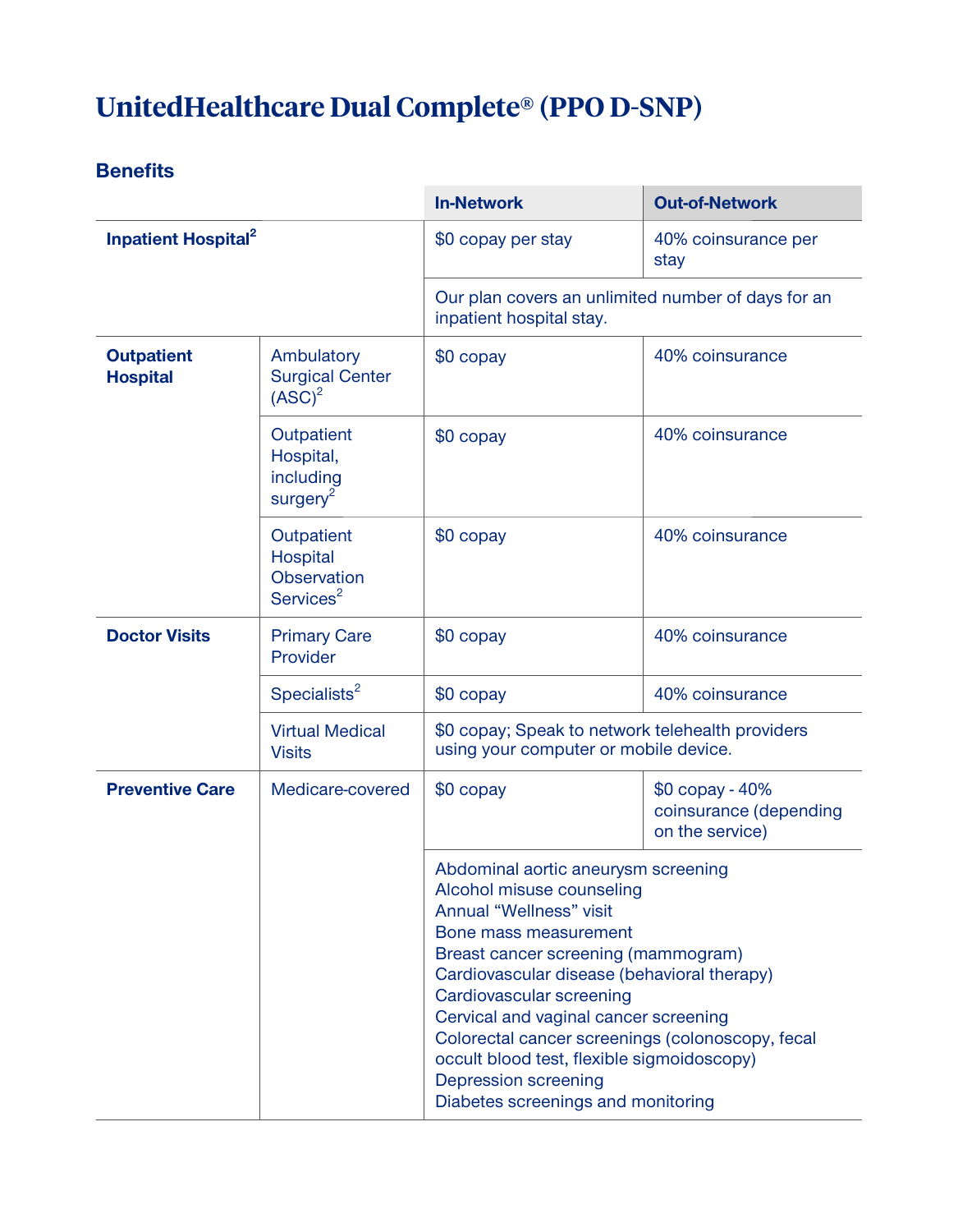|                                                                |                                                    | <b>In-Network</b>                                                                                                                                                                                                                                                                                                                                                                                                                                                                                                                                                                                                                                                                                                                                                                                                                       | <b>Out-of-Network</b>                       |
|----------------------------------------------------------------|----------------------------------------------------|-----------------------------------------------------------------------------------------------------------------------------------------------------------------------------------------------------------------------------------------------------------------------------------------------------------------------------------------------------------------------------------------------------------------------------------------------------------------------------------------------------------------------------------------------------------------------------------------------------------------------------------------------------------------------------------------------------------------------------------------------------------------------------------------------------------------------------------------|---------------------------------------------|
|                                                                |                                                    | <b>Hepatitis C screening</b><br><b>HIV</b> screening<br>Lung cancer with low dose computed tomography<br>(LDCT) screening<br>Medical nutrition therapy services<br>Medicare Diabetes Prevention Program (MDPP)<br>Obesity screenings and counseling<br>Prostate cancer screenings (PSA)<br>Sexually transmitted infections screenings and<br>counseling<br>Tobacco use cessation counseling (counseling for<br>people with no sign of tobacco-related disease)<br>Vaccines, including those for the flu, Hepatitis B,<br>pneumonia, or COVID-19<br>"Welcome to Medicare" preventive visit (one-time)<br>Any additional preventive services approved by<br>Medicare during the contract year will be covered.<br>This plan covers preventive care screenings and<br>annual physical exams at 100% when you use in-<br>network providers. |                                             |
|                                                                |                                                    |                                                                                                                                                                                                                                                                                                                                                                                                                                                                                                                                                                                                                                                                                                                                                                                                                                         |                                             |
|                                                                | Routine physical                                   | \$0 copay; 1 per year*                                                                                                                                                                                                                                                                                                                                                                                                                                                                                                                                                                                                                                                                                                                                                                                                                  | 40% coinsurance; 1 per<br>year <sup>*</sup> |
| <b>Emergency Care</b>                                          |                                                    | \$0 copay (worldwide) per visit<br>If you are admitted to the hospital within 24 hours,<br>you pay the inpatient hospital copay instead of the<br>Emergency copay. See the "Inpatient Hospital"<br>section of this booklet for other costs.                                                                                                                                                                                                                                                                                                                                                                                                                                                                                                                                                                                             |                                             |
| <b>Urgently Needed Services</b>                                |                                                    | \$0 copay (worldwide)                                                                                                                                                                                                                                                                                                                                                                                                                                                                                                                                                                                                                                                                                                                                                                                                                   |                                             |
| <b>Diagnostic Tests,</b><br><b>Lab and</b><br><b>Radiology</b> | Diagnostic<br>radiology services<br>$(e.g. MRI)^2$ | $$0$ copay                                                                                                                                                                                                                                                                                                                                                                                                                                                                                                                                                                                                                                                                                                                                                                                                                              | 40% coinsurance                             |
| Services, and X-<br><b>Rays</b>                                | Lab services <sup>2</sup>                          | \$0 copay                                                                                                                                                                                                                                                                                                                                                                                                                                                                                                                                                                                                                                                                                                                                                                                                                               | \$0 copay                                   |
|                                                                | Diagnostic tests<br>and procedures <sup>2</sup>    | $$0$ copay                                                                                                                                                                                                                                                                                                                                                                                                                                                                                                                                                                                                                                                                                                                                                                                                                              | 40% coinsurance                             |
|                                                                | Therapeutic<br>Radiology <sup>2</sup>              | \$0 copay per service                                                                                                                                                                                                                                                                                                                                                                                                                                                                                                                                                                                                                                                                                                                                                                                                                   | 40% coinsurance                             |
|                                                                | <b>Outpatient X-</b><br>rays <sup>2</sup>          | \$0 copay per service                                                                                                                                                                                                                                                                                                                                                                                                                                                                                                                                                                                                                                                                                                                                                                                                                   | 40% coinsurance                             |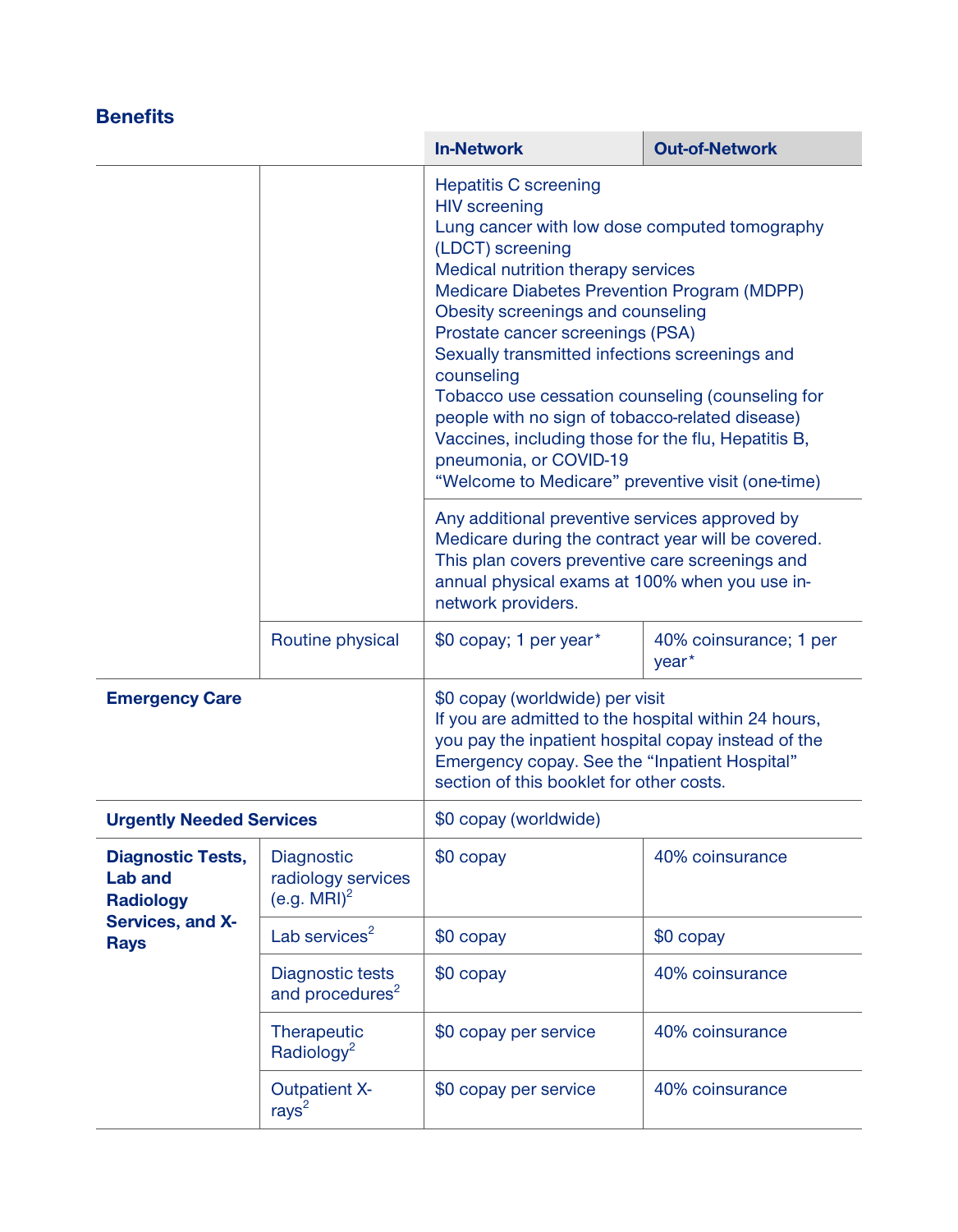|                                          |                                                                             | <b>In-Network</b>                                                                                                                                                                        | <b>Out-of-Network</b>                                       |
|------------------------------------------|-----------------------------------------------------------------------------|------------------------------------------------------------------------------------------------------------------------------------------------------------------------------------------|-------------------------------------------------------------|
| <b>Hearing Services</b>                  | Exam to diagnose<br>and treat hearing<br>and balance<br>issues <sup>2</sup> | \$0 copay                                                                                                                                                                                | 40% coinsurance                                             |
|                                          | Routine hearing<br>exam                                                     | \$0 copay; 1 per year*                                                                                                                                                                   | 40% coinsurance; 1 per<br>year <sup>*</sup>                 |
|                                          | Hearing aid <sup>2</sup>                                                    | \$2,500 allowance for hearing aids, up to 2 hearing<br>aids every year through UnitedHealthcare Hearing.*                                                                                |                                                             |
|                                          |                                                                             | Includes hearing aids delivered directly to you with<br>virtual follow-up care through Right2You (select<br>models), through UnitedHealthcare Hearing.                                   |                                                             |
| <b>Routine Dental</b><br><b>Benefits</b> | Preventive                                                                  | \$0 copay for exams,<br>cleanings, x-rays, and<br>fluoride*                                                                                                                              | \$0 copay for exams,<br>cleanings, x-rays, and<br>fluoride* |
|                                          | Comprehensive <sup>2</sup>                                                  | \$0 copay for<br>comprehensive dental<br>services*                                                                                                                                       | \$0 copay for<br>comprehensive dental<br>services*          |
|                                          | <b>Benefit limit</b>                                                        | \$3,000 combined limit on all covered dental services*<br>If you choose to see an out-of-network dentist you<br>might be billed more, even for services listed as \$0<br>copay           |                                                             |
| <b>Vision Services</b>                   | Exam to diagnose<br>and treat diseases<br>and conditions of<br>the $eye2$   | \$0 copay                                                                                                                                                                                | 40% coinsurance                                             |
|                                          | Eyewear after<br>cataract surgery                                           | \$0 copay                                                                                                                                                                                | \$0 copay                                                   |
|                                          | Routine eye exam                                                            | \$0 copay; 1 every year*                                                                                                                                                                 | 40% coinsurance; 1<br>every year*                           |
|                                          | Routine eyewear                                                             | \$0 copay; up to \$300 every year for frames or contact<br>lenses through UnitedHealthcare Vision. Standard<br>single, bifocal, trifocal, or progressive lenses are<br>covered in full.* |                                                             |
|                                          |                                                                             | Home delivered eyewear available nationwide<br>through UnitedHealthcare Vision (select products<br>only).                                                                                |                                                             |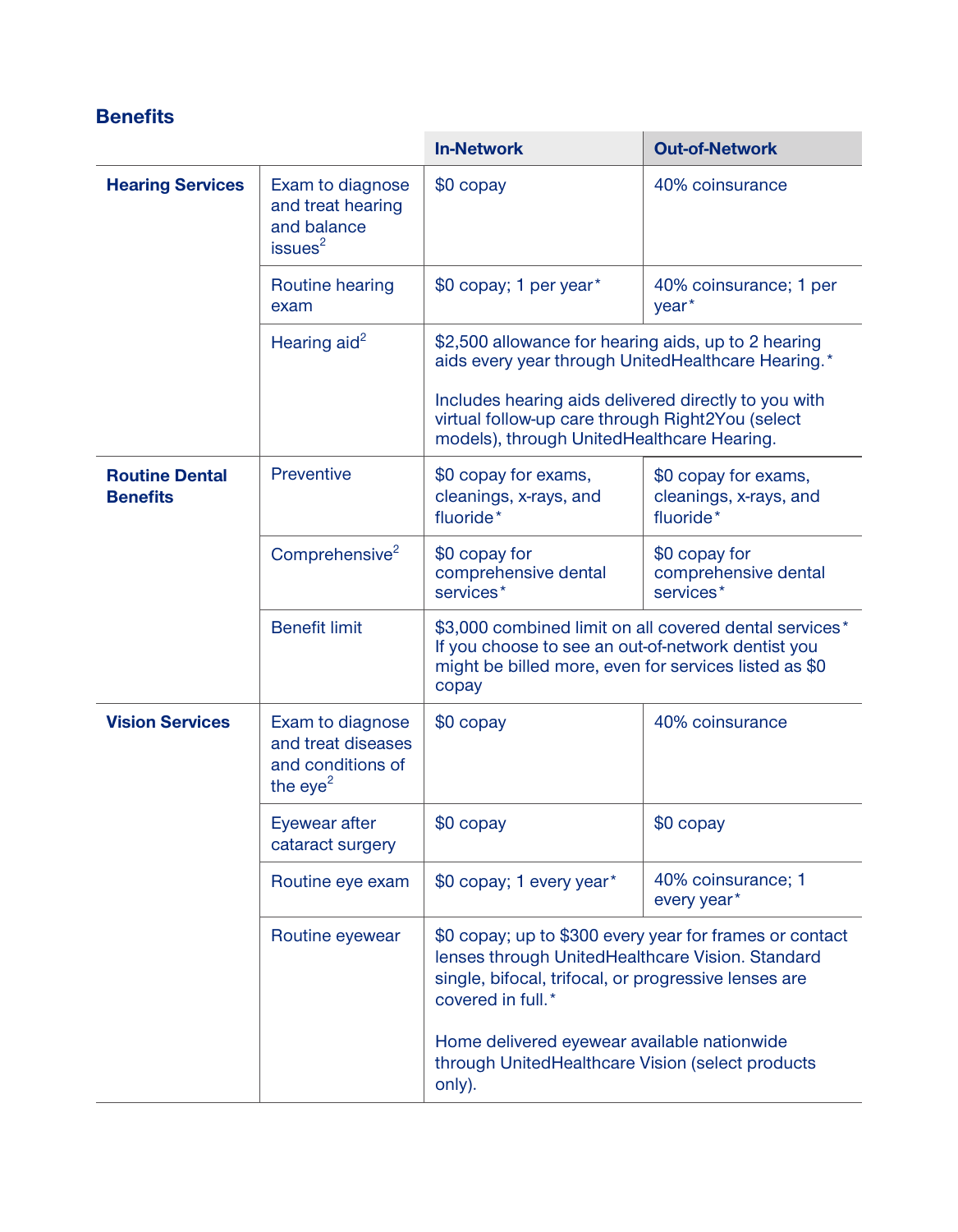|                                                                                                                        |                                                        | <b>In-Network</b>                                                                                                                         | <b>Out-of-Network</b>                                                  |
|------------------------------------------------------------------------------------------------------------------------|--------------------------------------------------------|-------------------------------------------------------------------------------------------------------------------------------------------|------------------------------------------------------------------------|
| <b>Mental Health</b>                                                                                                   | Inpatient visit <sup>2</sup>                           | \$0 copay per stay                                                                                                                        | 40% coinsurance per<br>stay                                            |
|                                                                                                                        |                                                        |                                                                                                                                           | Our plan covers 90 days for an inpatient hospital stay.                |
|                                                                                                                        | Outpatient group<br>therapy visit <sup>2</sup>         | \$0 copay                                                                                                                                 | 40% coinsurance                                                        |
|                                                                                                                        | Outpatient<br>individual therapy<br>visit <sup>2</sup> | \$0 copay                                                                                                                                 | 40% coinsurance                                                        |
|                                                                                                                        | <b>Virtual Mental</b><br><b>Health Visits</b>          | \$0 copay; Speak to network telehealth providers<br>using your computer or mobile device.                                                 |                                                                        |
| <b>Skilled Nursing Facility (SNF)<sup>2</sup></b>                                                                      |                                                        | \$0 copay per day: days<br>$1 - 20$<br>\$0 copay per day: for<br>days 21-100                                                              | 40% coinsurance per<br>stay, up to 100 days                            |
|                                                                                                                        |                                                        | Our plan covers up to 100 days in a SNF.                                                                                                  |                                                                        |
| Physical therapy and speech and<br>language therapy visit <sup>2</sup>                                                 |                                                        | \$0 copay                                                                                                                                 | 40% coinsurance                                                        |
| Ambulance <sup>2</sup><br>Your provider must obtain prior<br>authorization for non-emergency<br>transportation.        |                                                        | \$0 copay for ground<br>\$0 copay for air                                                                                                 | 20% coinsurance for<br>ground<br>20% coinsurance for air               |
| <b>Routine Transportation</b>                                                                                          |                                                        | \$0 copay for 48 one-way<br>trips to or from approved<br>locations, such as<br>medically related<br>appointments, gyms and<br>pharmacies* | 75% coinsurance*                                                       |
| <b>Medicare Part B</b><br><b>Prescription</b>                                                                          | Chemotherapy<br>drugs <sup>2</sup>                     | \$0 copay                                                                                                                                 | 20% coinsurance                                                        |
| <b>Drugs</b><br>Part B drugs may<br>be subject to Step<br>Therapy. See your<br>Evidence of<br>Coverage for<br>details. | <b>Other Part B</b><br>drugs <sup>2</sup>              | \$0 copay                                                                                                                                 | \$0 copay for allergy<br>antigens<br>20% coinsurance for all<br>others |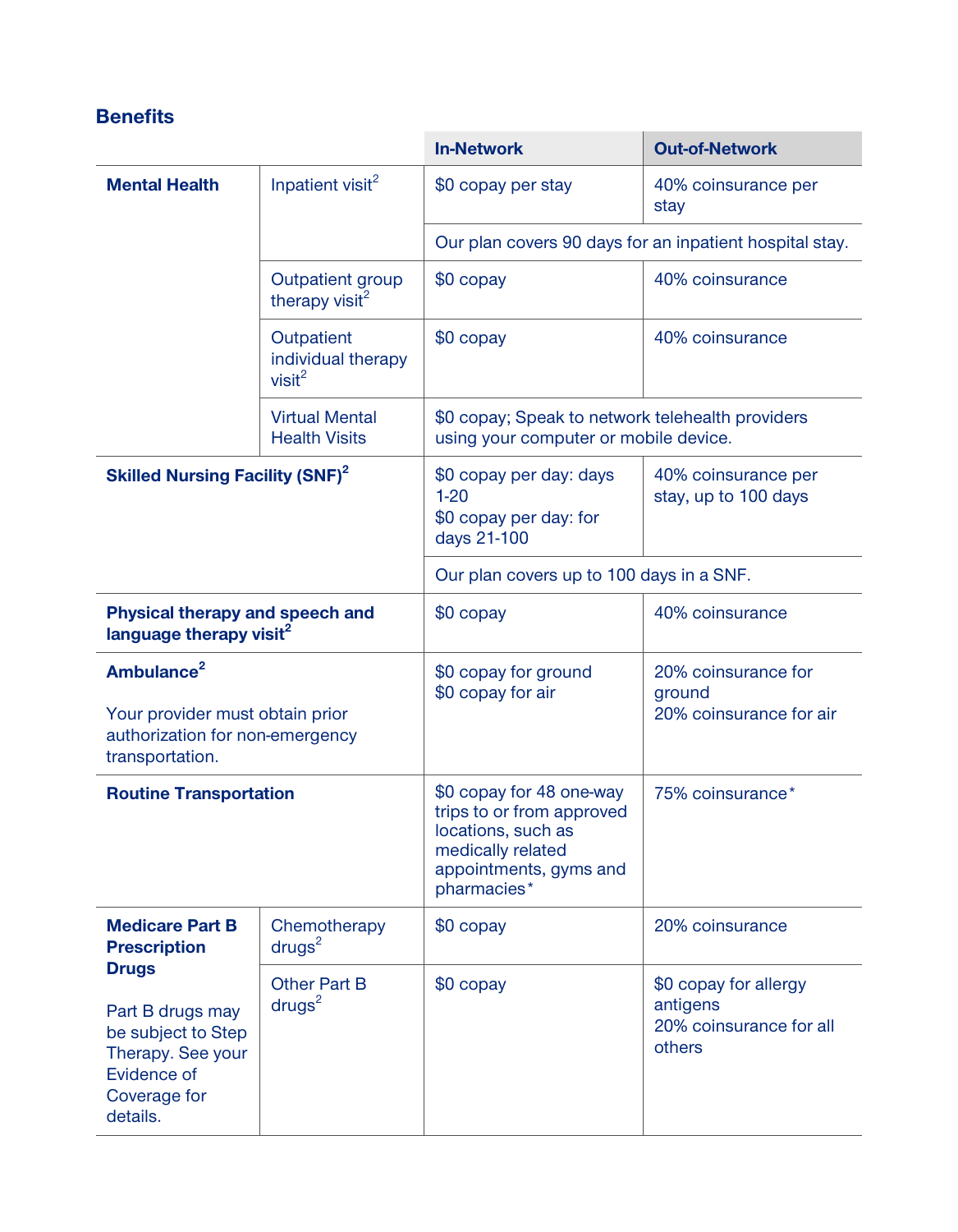## **Prescription Drugs**

| <b>Annual</b><br><b>Prescription</b><br><b>Deductible</b> | \$0 |  |  |
|-----------------------------------------------------------|-----|--|--|
| 30-day or 90-day supply from retail network pharmacy      |     |  |  |

| <b>All Covered</b> | \$0 copay                                     |
|--------------------|-----------------------------------------------|
| <b>Drugs</b>       | Some covered drugs limited to a 30-day supply |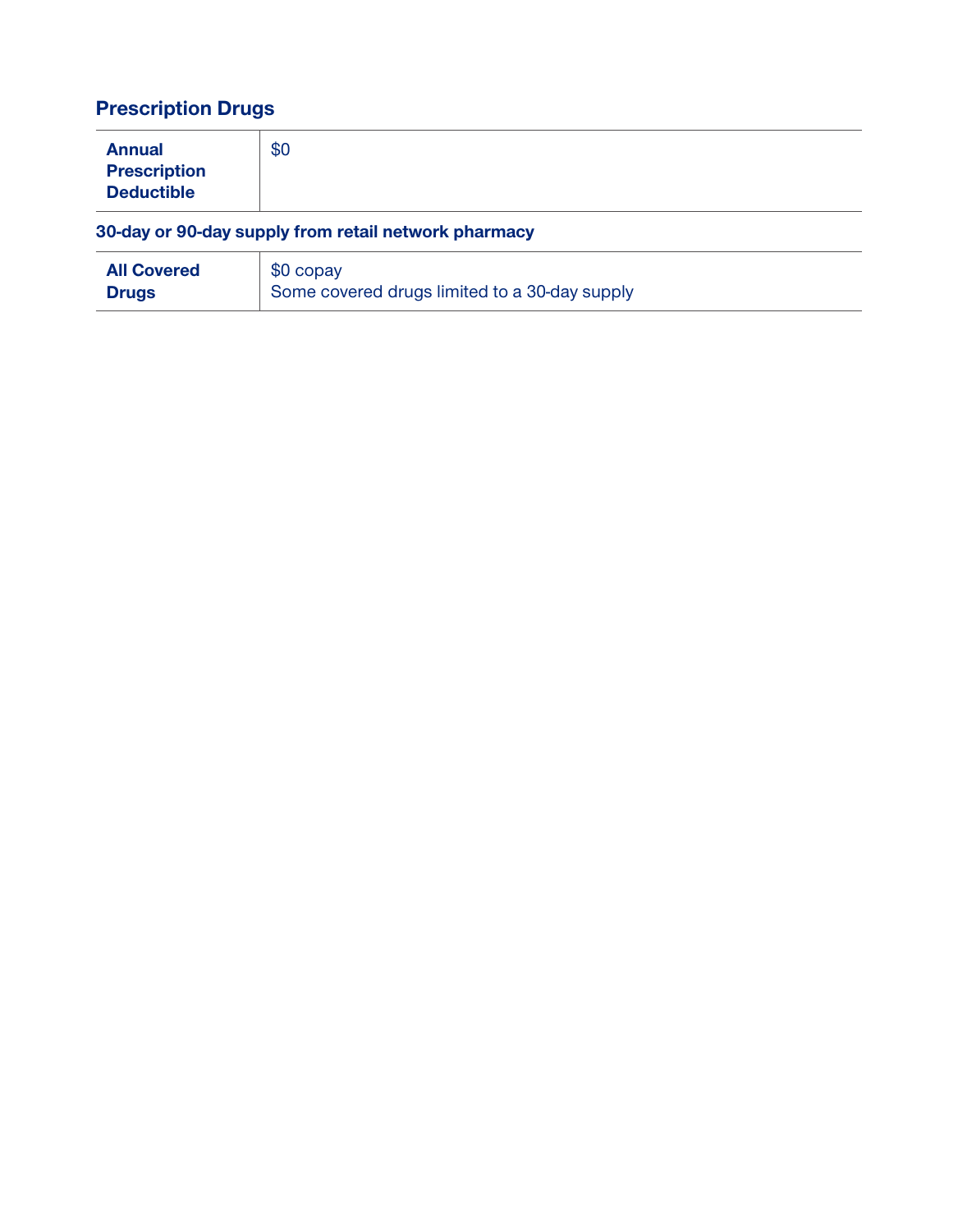### **Additional Benefits**

|                                      |                                                                                                                       | <b>In-Network</b>                                                                                                                                                                                                                                                                                                                                                                                                                                                                                                                                                                                                             | <b>Out-of-Network</b> |
|--------------------------------------|-----------------------------------------------------------------------------------------------------------------------|-------------------------------------------------------------------------------------------------------------------------------------------------------------------------------------------------------------------------------------------------------------------------------------------------------------------------------------------------------------------------------------------------------------------------------------------------------------------------------------------------------------------------------------------------------------------------------------------------------------------------------|-----------------------|
| <b>Chiropractic</b><br><b>Care</b>   | Medicare-covered<br>chiropractic care<br>(manual<br>manipulation of<br>the spine to<br>correct<br>subluxation) $^{2}$ | \$0 copay                                                                                                                                                                                                                                                                                                                                                                                                                                                                                                                                                                                                                     | 40% coinsurance       |
| <b>Diabetes</b><br><b>Management</b> | <b>Diabetes</b><br>monitoring<br>supplies <sup>2</sup>                                                                | \$0 copay<br>We only cover Accu-<br>Chek <sup>®</sup> and OneTouch <sup>®</sup><br>brands.<br>Covered glucose<br>monitors include:<br>OneTouch Verio Flex <sup>®</sup> ,<br><b>OneTouch Verio</b><br>Reflect <sup>®</sup> , OneTouch <sup>®</sup><br>Verio, OneTouch <sup>®</sup> Ultra 2,<br>Accu-Chek <sup>®</sup> Guide Me,<br>and Accu-Chek <sup>®</sup> Guide.<br><b>Test strips: OneTouch</b><br>Verio <sup>®</sup> , OneTouch Ultra <sup>®</sup> ,<br>Accu-Chek <sup>®</sup> Guide,<br>Accu-Chek <sup>®</sup> Aviva Plus,<br>and Accu-Chek <sup>®</sup><br>SmartView.<br>Other brands are not<br>covered by your plan. | 40% coinsurance       |
|                                      | <b>Diabetes Self-</b><br>management<br>training                                                                       | \$0 copay                                                                                                                                                                                                                                                                                                                                                                                                                                                                                                                                                                                                                     | 40% coinsurance       |
|                                      | Therapeutic<br>shoes or inserts <sup>2</sup>                                                                          | \$0 copay                                                                                                                                                                                                                                                                                                                                                                                                                                                                                                                                                                                                                     | 40% coinsurance       |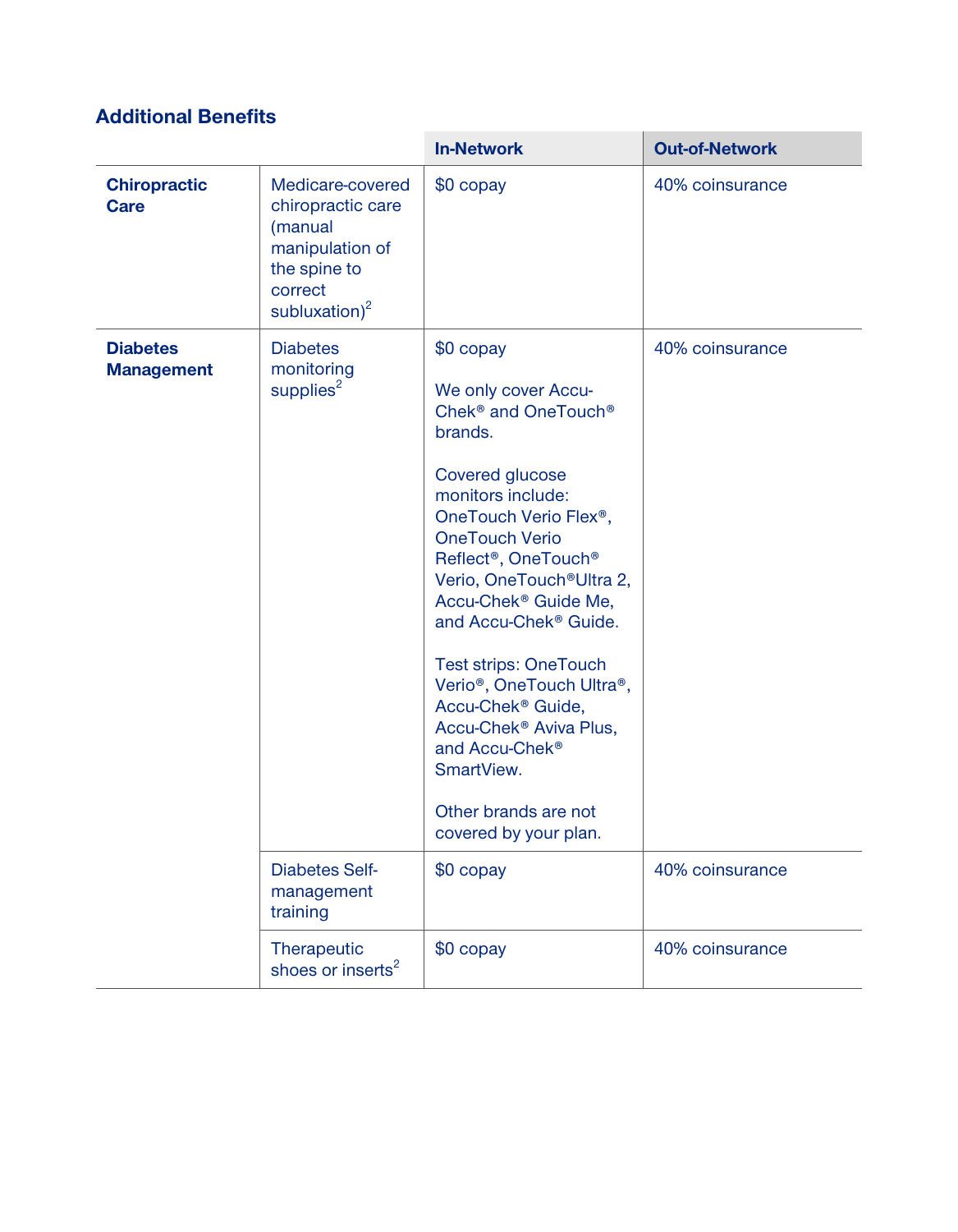### **Additional Benefits**

|                                                                                    |                                                                           | <b>In-Network</b>                                                                                                                                                                                                                        | <b>Out-of-Network</b>                                            |
|------------------------------------------------------------------------------------|---------------------------------------------------------------------------|------------------------------------------------------------------------------------------------------------------------------------------------------------------------------------------------------------------------------------------|------------------------------------------------------------------|
| <b>Durable Medical</b><br><b>Equipment</b><br>(DME) and<br><b>Related Supplies</b> | <b>Durable Medical</b><br>Equipment (e.g.,<br>wheelchairs,<br>$oxygen)^2$ | \$0 copay                                                                                                                                                                                                                                | 40% coinsurance                                                  |
|                                                                                    | Prosthetics (e.g.,<br>braces, artificial<br>$\text{limbs}$ <sup>2</sup>   | \$0 copay                                                                                                                                                                                                                                | 40% coinsurance                                                  |
| <b>Fitness program</b>                                                             |                                                                           | Renew Active provides a standard gym membership<br>to an extensive network of fitness locations<br>nationwide, plus a personalized fitness plan, online<br>fitness classes, and an online brain health program all<br>at no cost to you. |                                                                  |
| <b>Foot Care</b><br>(podiatry                                                      | Foot exams and<br>treatment <sup>2</sup>                                  | \$0 copay                                                                                                                                                                                                                                | 40% coinsurance                                                  |
| services)                                                                          | Routine foot care                                                         | \$0 copay; for each visit<br>up to 4 visits every year*                                                                                                                                                                                  | 40% coinsurance; for<br>each visit up to 4 visits<br>every year* |
| Home Health Care <sup>2</sup>                                                      |                                                                           | \$0 copay                                                                                                                                                                                                                                | 40% coinsurance                                                  |
| <b>Hospice</b>                                                                     |                                                                           | You pay nothing for hospice care from any Medicare-<br>approved hospice. You may have to pay part of the<br>costs for drugs and respite care. Hospice is covered<br>by Original Medicare, outside of our plan.                           |                                                                  |
| <b>NurseLine</b>                                                                   |                                                                           | Speak with a registered nurse (RN) 24 hours a day, 7<br>days a week.                                                                                                                                                                     |                                                                  |
| <b>Occupational Therapy Visit<sup>2</sup></b>                                      |                                                                           | \$0 copay                                                                                                                                                                                                                                | 40% coinsurance                                                  |
| <b>Opioid Treatment Program Services<sup>2</sup></b>                               |                                                                           | \$0 copay                                                                                                                                                                                                                                | \$0 copay                                                        |
| <b>Outpatient</b><br><b>Substance</b><br><b>Abuse</b>                              | Outpatient group<br>therapy visit <sup>2</sup>                            | $$0$ copay                                                                                                                                                                                                                               | 40% coinsurance                                                  |
|                                                                                    | Outpatient<br>individual therapy<br>visit <sup>2</sup>                    | \$0 copay                                                                                                                                                                                                                                | 40% coinsurance                                                  |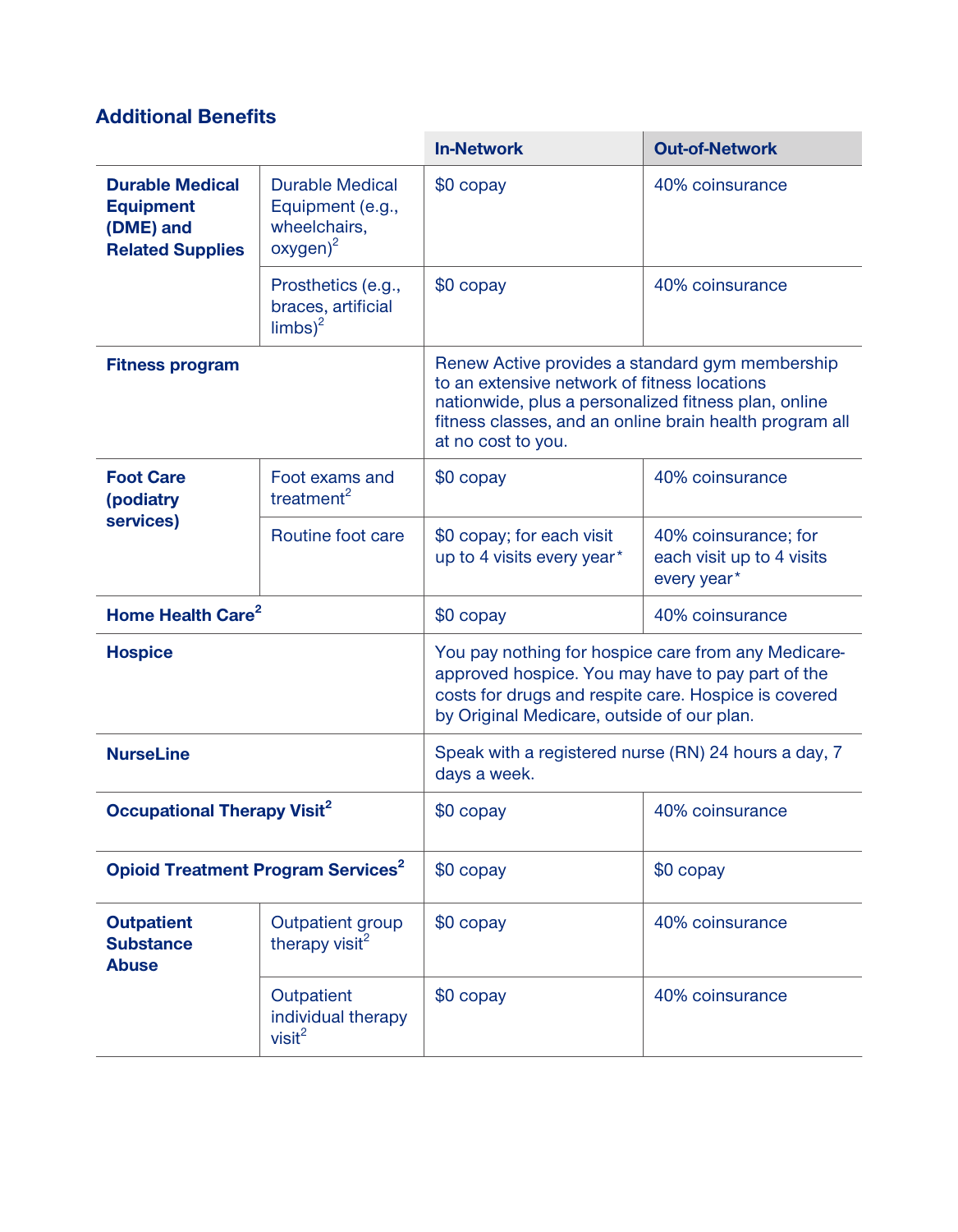### **Additional Benefits**

|                                                             | <b>In-Network</b>                                                                                                                                                                                                                                                                                        | <b>Out-of-Network</b> |
|-------------------------------------------------------------|----------------------------------------------------------------------------------------------------------------------------------------------------------------------------------------------------------------------------------------------------------------------------------------------------------|-----------------------|
| <b>Over-the-Counter (OTC) + Healthy</b><br><b>Food Card</b> | \$75 credit every month on a prepaid card to purchase<br>approved health products or healthy groceries from<br>network retail locations. Get home delivery options<br>when you order online, by phone or by mail. Credit is<br>loaded the first of each month and expires the last<br>day of each month. |                       |
| <b>Personal Emergency Response</b><br><b>System</b>         | Help is only a button press away. A PERS monitoring<br>device that can help provide you with the confidence<br>of knowing that in any emergency situation you can<br>get help quickly, 24 hours a day at no additional cost.                                                                             |                       |
| <b>Renal Dialysis<sup>2</sup></b>                           | \$0 copay                                                                                                                                                                                                                                                                                                | 20% coinsurance       |

**Services with a 2 may require your provider to obtain prior authorization from the plan for innetwork benefits.**

**\*Benefits are combined in and out-of-network**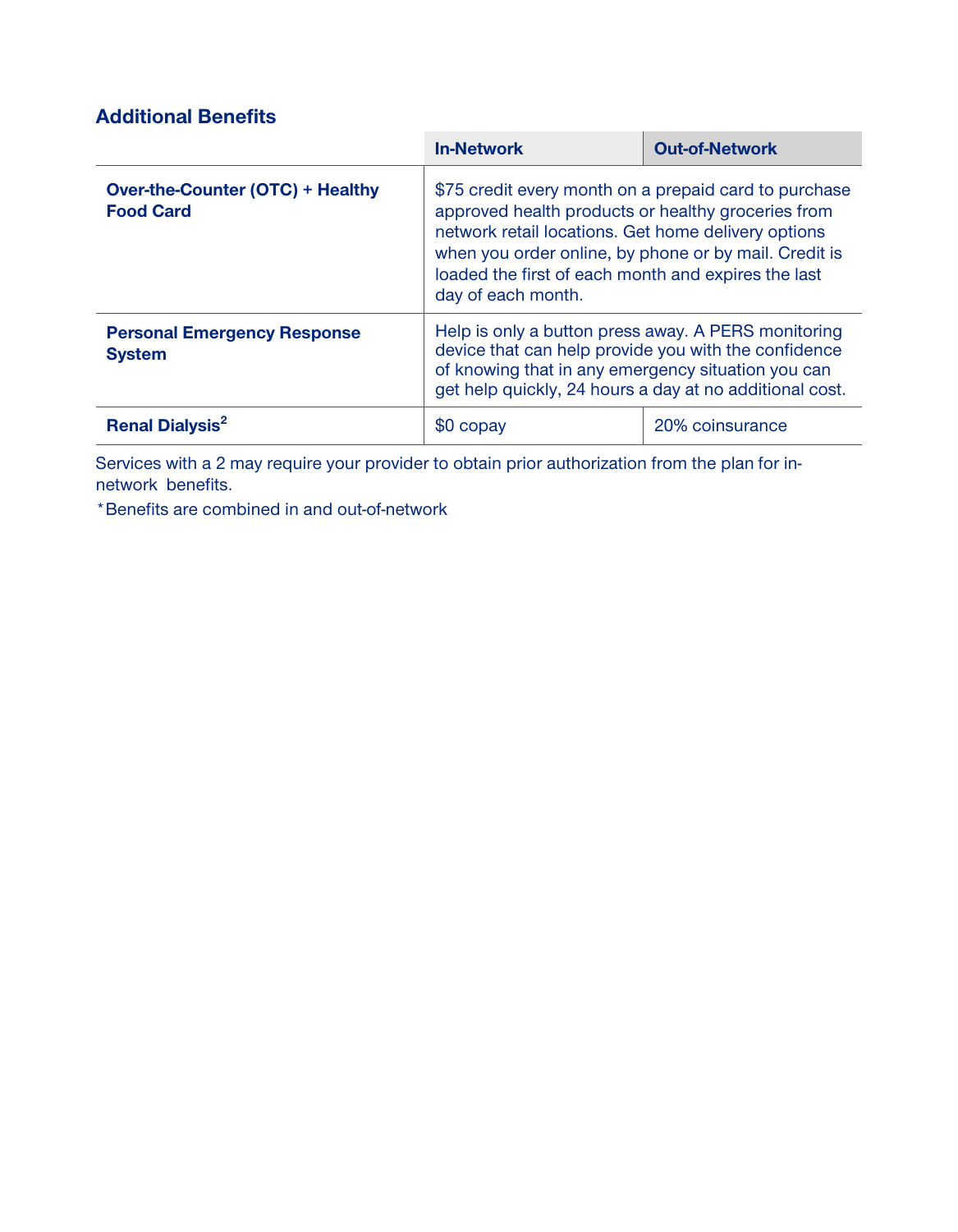## **Medicaid Benefits**

**Information for people with Medicare and Medicaid. Your services are paid first by Medicare and then by Medicaid.**

**The benefits described below are covered by Medicaid. You can see what Indiana Family and Social Services Administration covers and what our plan covers. If a benefit is used up or not covered by Medicare, then Medicaid may provide coverage. This depends on your type of Medicaid coverage.**

**Coverage of the benefits described below depends upon your level of Medicaid eligibility. If you have questions about your Medicaid eligibility and what benefits you are entitled to, call Indiana Family and Social Services Administration, 1-800-233-4455.**

**Medicaid may pay your Medicare cost sharing amount, but it will depend on your Medicaid eligibility level. If Medicare doesn't cover a service or a benefit has run out, Medicaid may help, but you may have to pay a cost share. Please see your Medicaid Member Handbook for details on the cost sharing and additional benefits covered.**

|                                                                                    | <b>Medicaid</b> | <b>UnitedHealthcare Dual</b><br>Complete® (PPO D-SNP) |
|------------------------------------------------------------------------------------|-----------------|-------------------------------------------------------|
| <b>Inpatient Hospital Care</b>                                                     | Covered         | Covered                                               |
| <b>Doctor Office Visits</b>                                                        | Covered         | Covered                                               |
| <b>Preventive Care</b>                                                             | Covered         | Covered                                               |
| <b>Emergency Care</b>                                                              | Covered         | Covered                                               |
| <b>Urgently Needed Services</b>                                                    | Covered         | Covered                                               |
| <b>Diagnostic Tests Lab and</b><br><b>Radiology Services and X-</b><br><b>Rays</b> | Covered         | Covered                                               |
| <b>Hearing Services</b>                                                            | Covered         | Covered                                               |
| <b>Dental Services</b>                                                             | Covered         | Covered                                               |
| <b>Vision Services</b>                                                             | Covered         | Covered                                               |
| <b>Inpatient Mental Health Care</b>                                                | Covered         | Covered                                               |
| <b>Mental Health Care</b>                                                          | Covered         | Covered                                               |
| <b>Skilled Nursing Facility</b><br>(SNF)                                           | Covered         | Covered                                               |
| <b>Ambulance</b>                                                                   | Covered         | Covered                                               |
| <b>Transportation (Routine)</b>                                                    | Covered         | Covered                                               |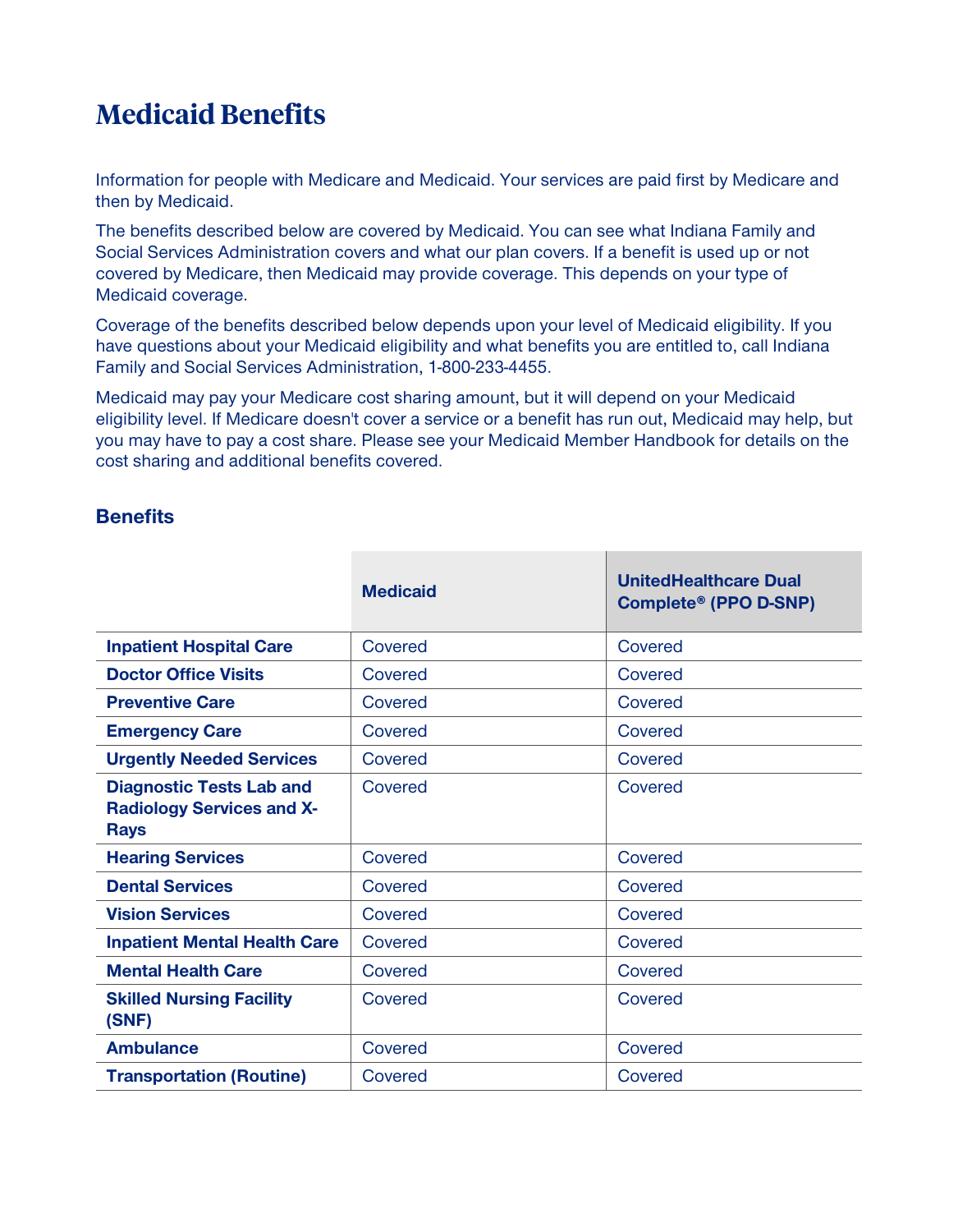|                                                 | <b>Medicaid</b> | <b>UnitedHealthcare Dual</b><br>Complete® (PPO D-SNP) |
|-------------------------------------------------|-----------------|-------------------------------------------------------|
| <b>Prescription Drug Benefits</b>               | Covered         | Covered                                               |
| <b>Chiropractic Care</b>                        | Covered         | Covered                                               |
| <b>Diabetes Supplies and</b><br><b>Services</b> | Covered         | Covered                                               |
| <b>Durable Medical Equipment</b>                | Covered         | Covered                                               |
| <b>Foot Care</b>                                | Covered         | Covered                                               |
| <b>Home Health Care</b>                         | Covered         | Covered                                               |
| <b>Hospice</b>                                  | Covered         | Covered                                               |
| <b>Outpatient Hospital Services</b>             | Covered         | Covered                                               |
| <b>Renal Dialysis</b>                           | Covered         | Covered                                               |
| <b>Prosthetic Devices</b>                       | Covered         | Covered                                               |